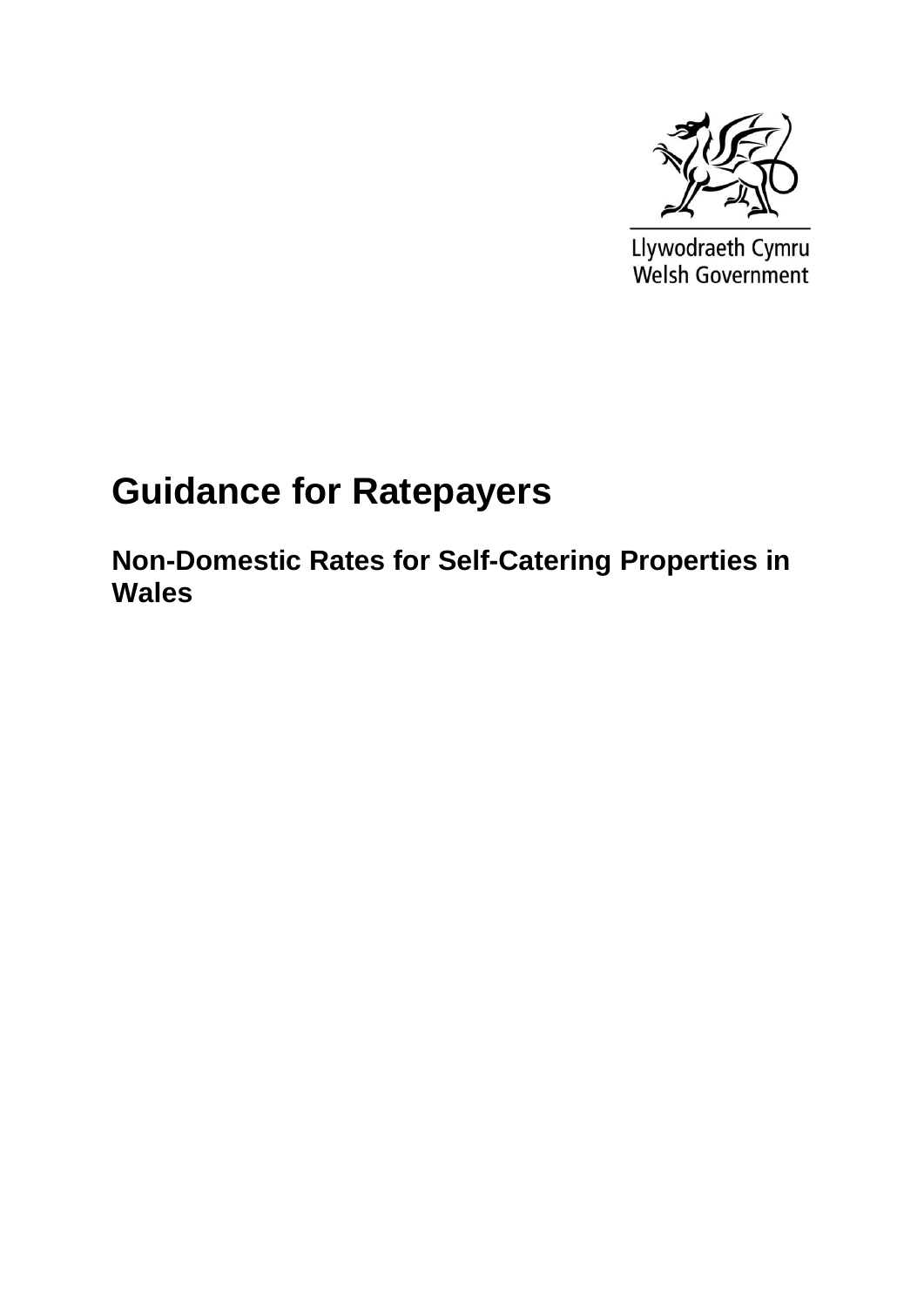# **Contents**

| What can I do if I have reason to believe that the rateable value is wrong?                      |
|--------------------------------------------------------------------------------------------------|
|                                                                                                  |
|                                                                                                  |
|                                                                                                  |
|                                                                                                  |
| What happens if I decide to let my self-catering property on a long term tenancy?  9             |
| If I let my self-catering property for less than 70 days in the year, is the property still non- |
|                                                                                                  |
| What happens when a property stops being classified as a self-catering property? 10              |
| What if my property does not meet the criteria due to mitigating factors or exceptional          |
| I am being assessed as having a domestic dwelling although my property only has planning         |
|                                                                                                  |
|                                                                                                  |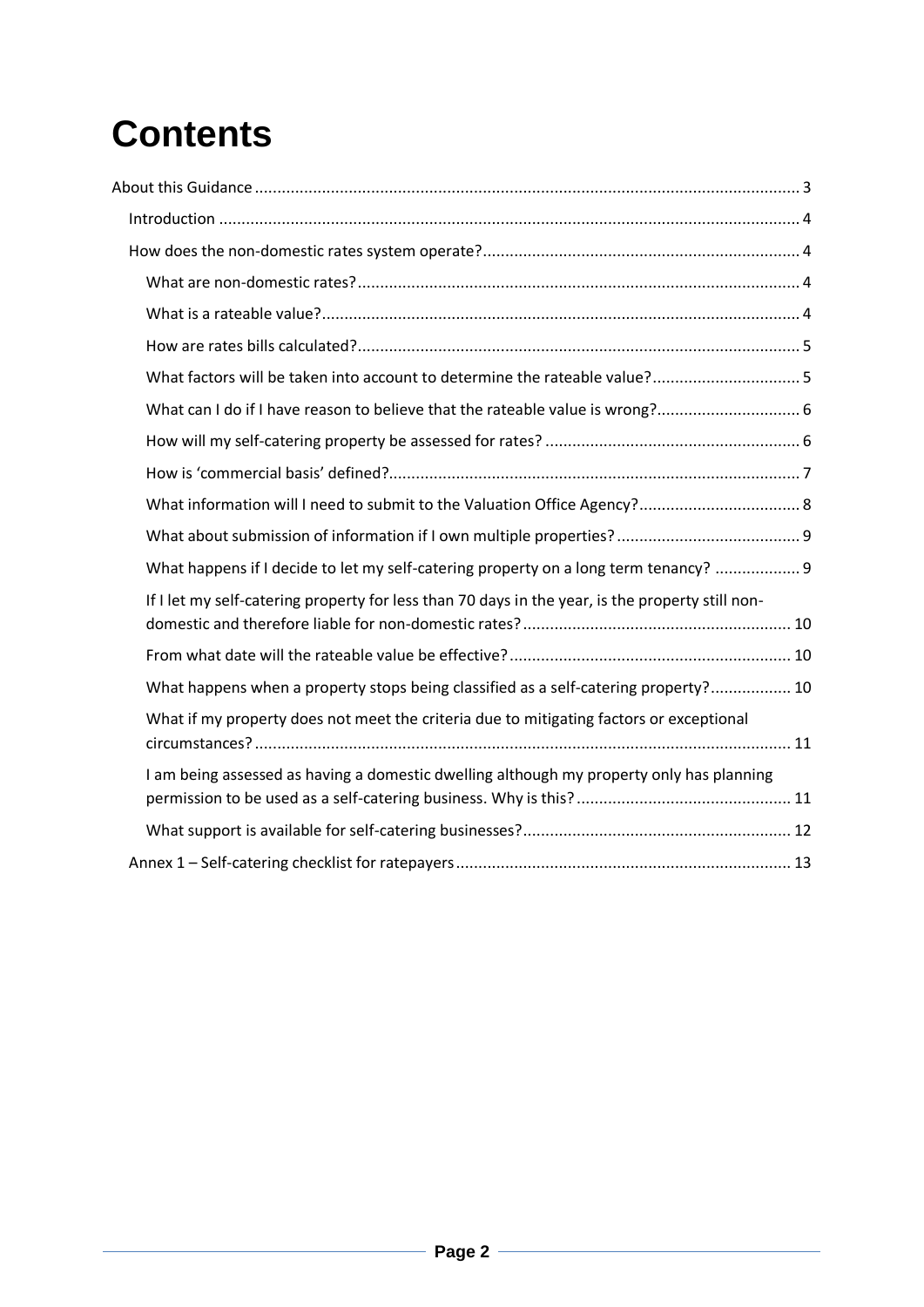## <span id="page-2-0"></span>**About this Guidance**

- 1. This guidance is intended to provide advice to ratepayers who are possibly liable to pay non-domestic rates on properties being commercially let for short periods as self-catering accommodation ("self-catering properties"). This guidance applies to self-catering properties in Wales only.
- 2. This guidance details the legislation which is used to determine how self-catering properties are rated for taxation purposes. This guidance accompanies The Non-Domestic Rating (Definition of Domestic Property) (Wales) Order 2015. It explains the criteria set out in the legislation and also provides other relevant advice for ratepayers. The guidance does not replace existing legislation.
- 3. Enquiries in relation to this guidance should be sent to:

By post: Local Taxation Team Local Government Finance Policy Division Cathays Park 2 **Cardiff** CF10 3NQ

By email:

LGFPolicy@wales.gsi.gov.uk

General information about non-domestic rates can be found on our Business Wales website via the following link:

<span id="page-2-1"></span>Business Wales - [Non-Domestic Rates](http://business.wales.gov.uk/running-business/tax-corporation-tax-allowances-business-rates-vat/business-rates-relief-in-wales)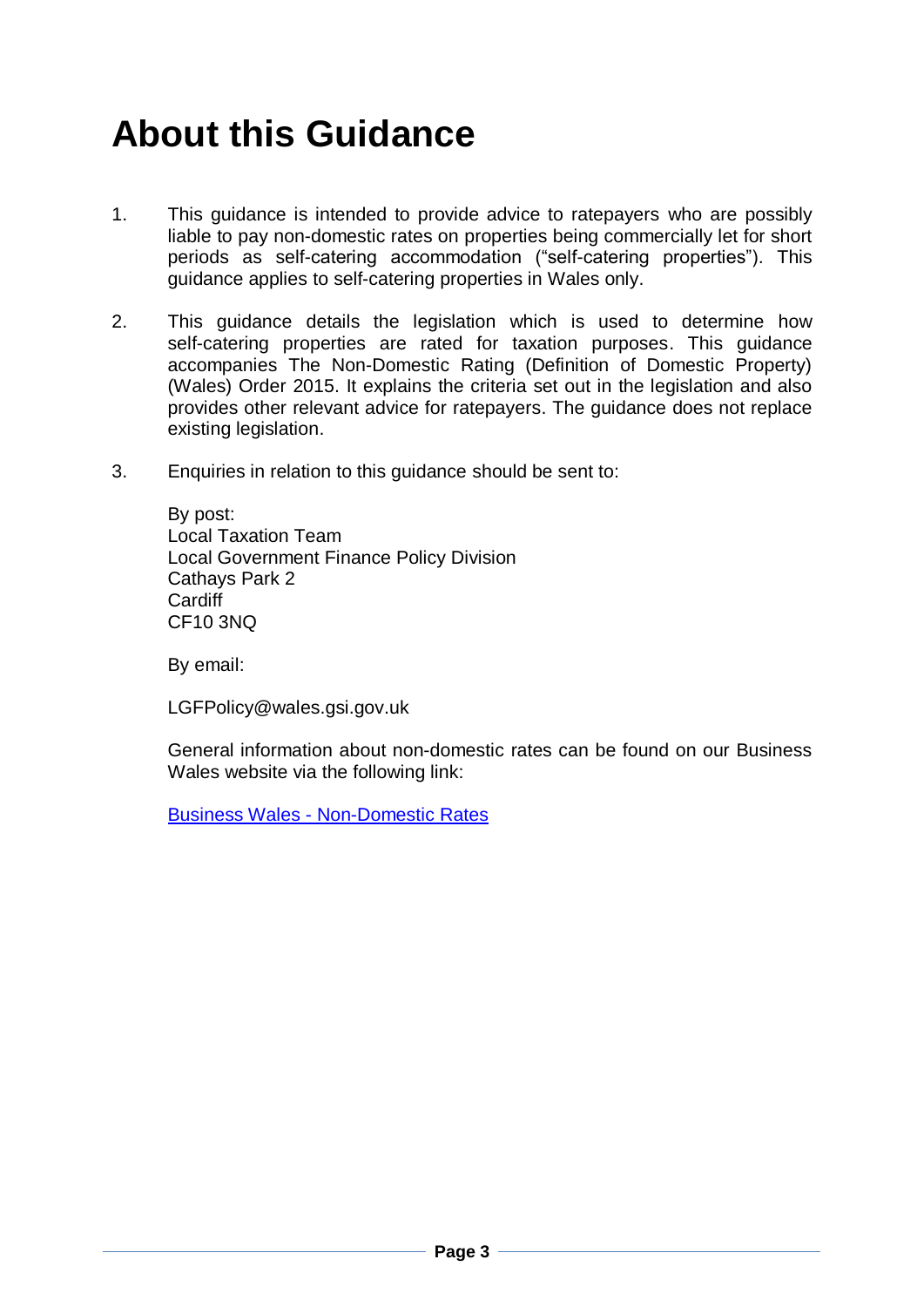## **Introduction**

### <span id="page-3-0"></span>**How does the non-domestic rates system operate?**

#### <span id="page-3-1"></span>**What are non-domestic rates?**

Non-domestic rates, often known as business rates, are a tax on non-domestic property which contribute to the funding of local services. Any property that is used for commercial purposes is likely to be liable to pay non-domestic rates, although this depends on the exact nature of its use. The system applies to most forms of nondomestic premises, with some exemptions (eg. for agricultural land) and relief schemes (eg. for small businesses and charitable organisations) being applied.

#### <span id="page-3-2"></span>**What is a rateable value?**

The Valuation Office Agency (VOA) is an Executive Agency of HM Revenues and Customs (HMRC) and has a statutory function to assess all business and non-domestic property in England and Wales to determine their rateable value and compile these in rating lists so non-domestic rates can be charged by relevant Local Authorities. The VOA is also responsible for the compilation and maintenance of the lists of domestic properties for Council Tax purposes.

The rateable value is a key factor in the calculation of non-domestic rates liability, and is a professional assessment of the annual rent a property would fetch at a set valuation date. The other key component is the multiplier which is set on an annual basis by Welsh Government, usually in line with inflation.

Usually every five years, the VOA carries out a revaluation of all rateable values in England and Wales to ensure that they reflect changes in the property market. The current valuation came into effect on 1 April 2010 and all properties have their rateable value assessed as at the valuation date of 1 April 2008.

<span id="page-3-3"></span>A new rating list was scheduled for 2015, however, a decision was taken by the Welsh Ministers to postpone the date of the next revaluation in Wales until 2017. The next revaluation therefore comes into effect on 1 April 2017 with a valuation date of 1 April 2015.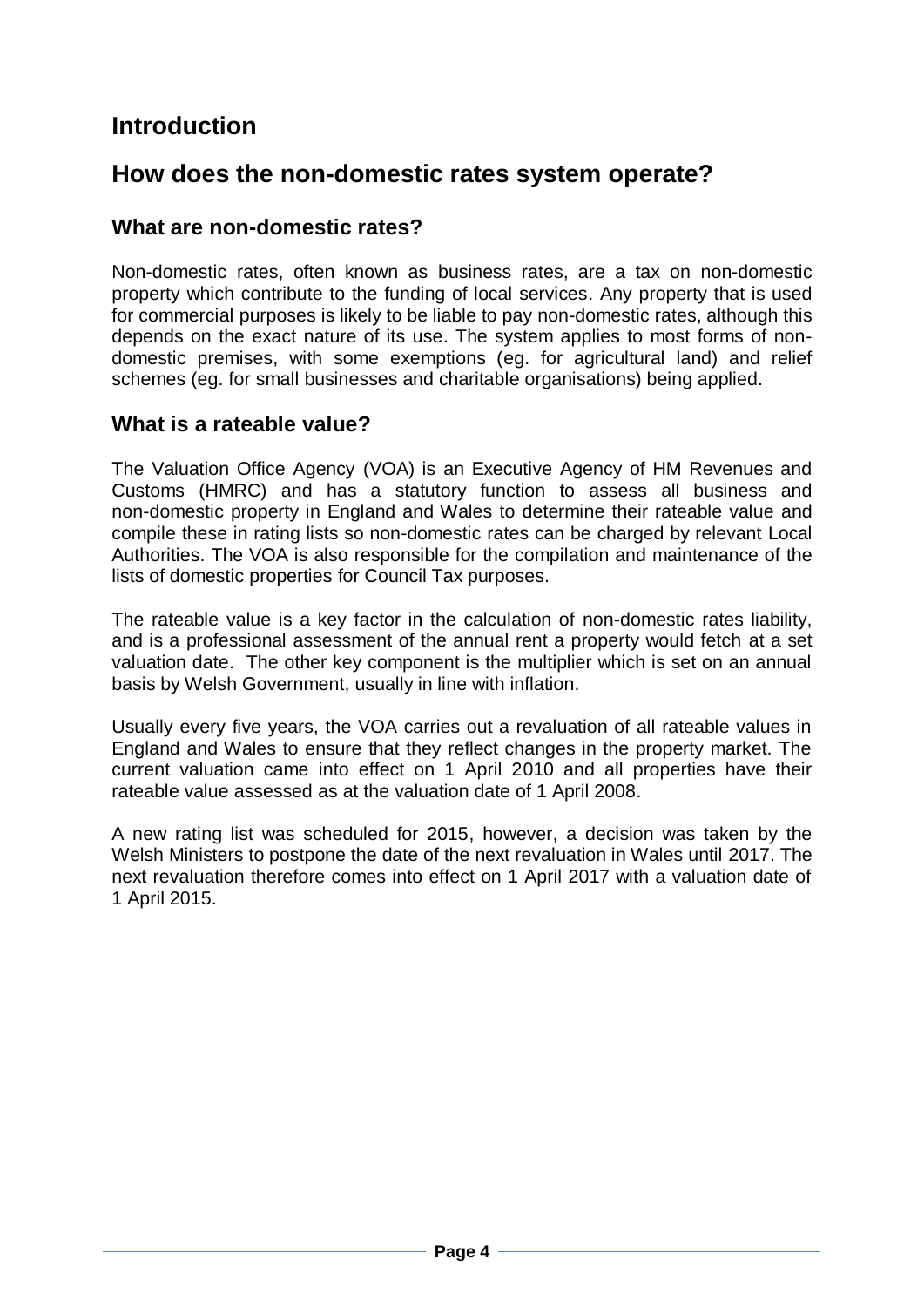#### **How are rates bills calculated?**

Rateable values are a key factor in the calculation of non-domestic rates but they are not the rates bill. Local Authorities are responsible for calculating actual most rates bills and for collecting rates. The rateable value which is set by the VOA will be used to work out how much you have to pay. The Local Authority will apply a factor called the multiplier, set annually by the Welsh Government, to the rateable value to give the non-domestic rates liability and any reliefs that may be available are then deducted. The multiplier for 2015-16 is 0.482.

For example:

| Rateable value of property | £15,000 |
|----------------------------|---------|
| Multiplier for 2015-16     | 0.482   |
| Rates bill for 2015-16     | £7,230  |

#### <span id="page-4-0"></span>**What factors will be taken into account to determine the rateable value?**

When the VOA assesses the rateable value of properties such as shops, offices or industrial premises, there is plenty of rental evidence available to make appropriate comparisons. With self-catering property, assessments are still carried out in this way if possible. Gross receipts also have to be taken into consideration as a guide to the potential income the property can generate. This provides a sound basis to determine how much an operator would pay in rent for the property. This method is known as the 'receipts and expenditure' method of valuation.

For certain self-catering properties, such as holiday cottages or apartments, annual rental evidence may not always be available. In the absence of such evidence an analysis using the price per bed space of each individual [property](http://www.2010.voa.gov.uk/rli/static/HelpPages/English/faqs/faq124-where_info_about_my_holiday_cottages_come_from.html) is applied, whilst also taking into account the property's type**,** size and location, to determine its rateable value.

The price per single bed space is calculated by looking at the profitability levels of a range of similar self-catering properties. The VOA looks at the total income (excluding VAT) that a typical property generates and then deducts the associated costs such as:

- Maintenance for the property and garden
- Water rates
- TV licences
- Depreciation of fixtures.

The calculation does not include the cost of any loan or mortgage used to buy the property. This valuation methodology was used by the VOA for the 2010 valuation.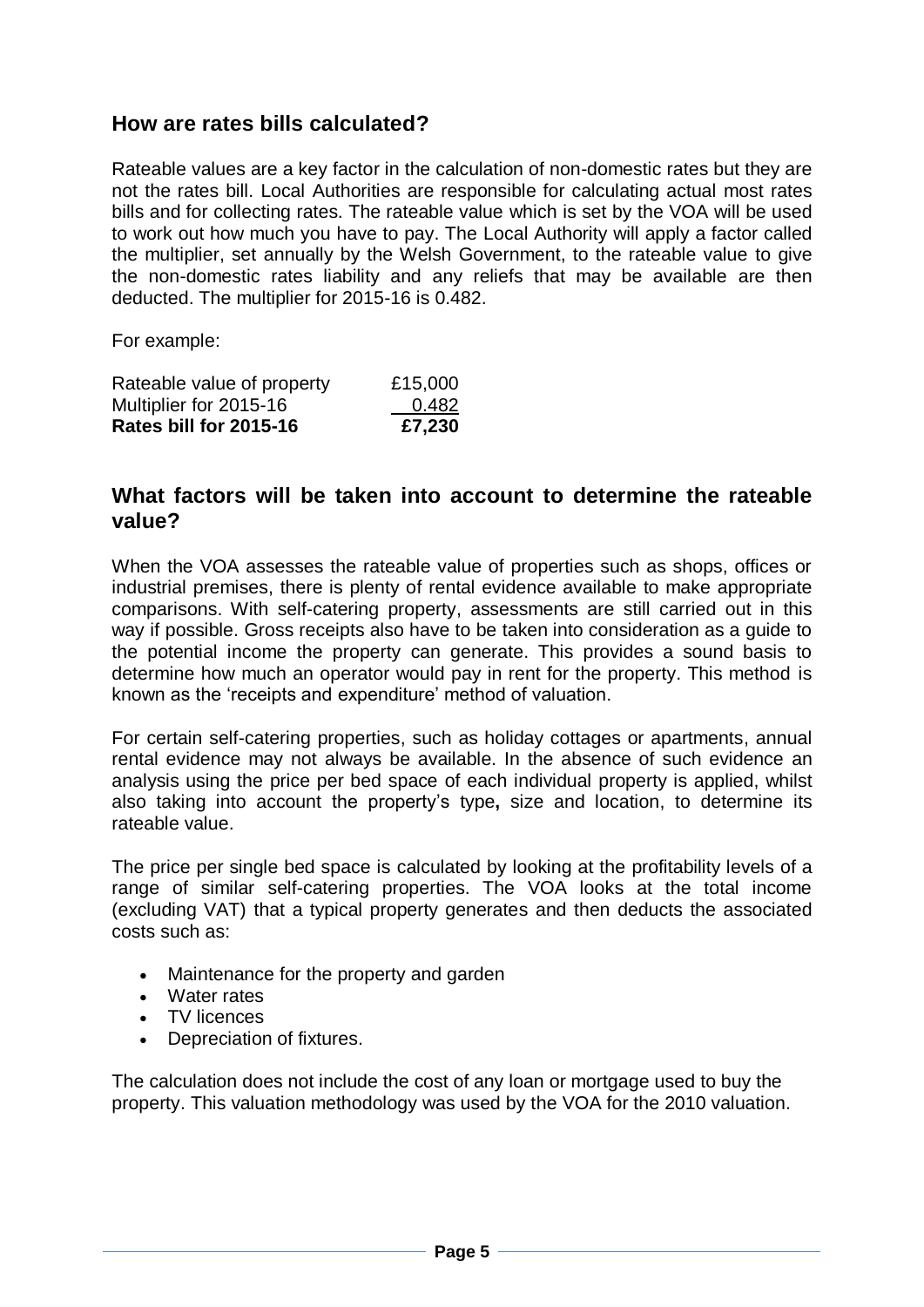#### <span id="page-5-0"></span>**What can I do if I have reason to believe that the rateable value is wrong?**

If you have reason to believe that the rateable value that has been allocated to your property is incorrect, you should contact your local Valuation Office who will be able to deal with your enquiry and respond to your questions. If you still feel that your rateable value is incorrect, a formal proposal may be made to the VOA to alter the list in which the rateable value is specified.

A proposal may be made in respect of a number of matters, including in relation to the rateable value and the date on which a previous alteration of the list has come into force is wrong. A proposal cannot be made if a proposal in respect of the same property, on the same grounds and arising from the same event has already been made during the 'life' of the list. You can complete a proposal form online at [www.voa.gov.uk,](http://www.voa.gov.uk/) or you can obtain one from your local Valuation Office.

If an agreement cannot be reached with the VOA or you are not satisfied with the decision, the valuation officer must, free of charge, refer the matter as an appeal to the independent Valuation Tribunal for Wales. The following link provides their contact details:

<http://www.valuation-tribunals-wales.org.uk/contact-us.html>

#### <span id="page-5-1"></span>**How will my self-catering property be assessed for rates?**

A property is domestic and therefore subject to council tax if it is used wholly for the purpose of living accommodation. However, from 1 April 2010 in Wales, property is non-domestic, and therefore liable for non-domestic rates, if the VOA is satisfied that:

- it will be available for letting **commercially** as self-catering accommodation for short periods totalling 140 days or more in the following 12 month period;
- the ratepayer's interest in the property enables them to let it for such periods;
- in the 12 months prior to assessment it has been available for letting commercially as self-catering accommodation for short periods totalling 140 days or more; **and**
- the short periods it has actually been commercially let total at least 70 days during that period.

**Ratepayers must continue to satisfy the non-domestic rates criteria for each property, for each 12-month period. Otherwise their property will revert to the default position for properties used wholly for the purpose of living accommodation, ie. domestic property, and will be liable for Council Tax.** 

The criteria are laid out in section 66(2BB) of the Local Government Finance Act 1988 ("the 1988 Act"). The criteria were inserted by the Non-Domestic Rating (Definition of Domestic Property) (Wales) Order 2010 (the 2010 Order), which can be found at the link below:

<http://www.legislation.gov.uk/wsi/2010/682/contents/made>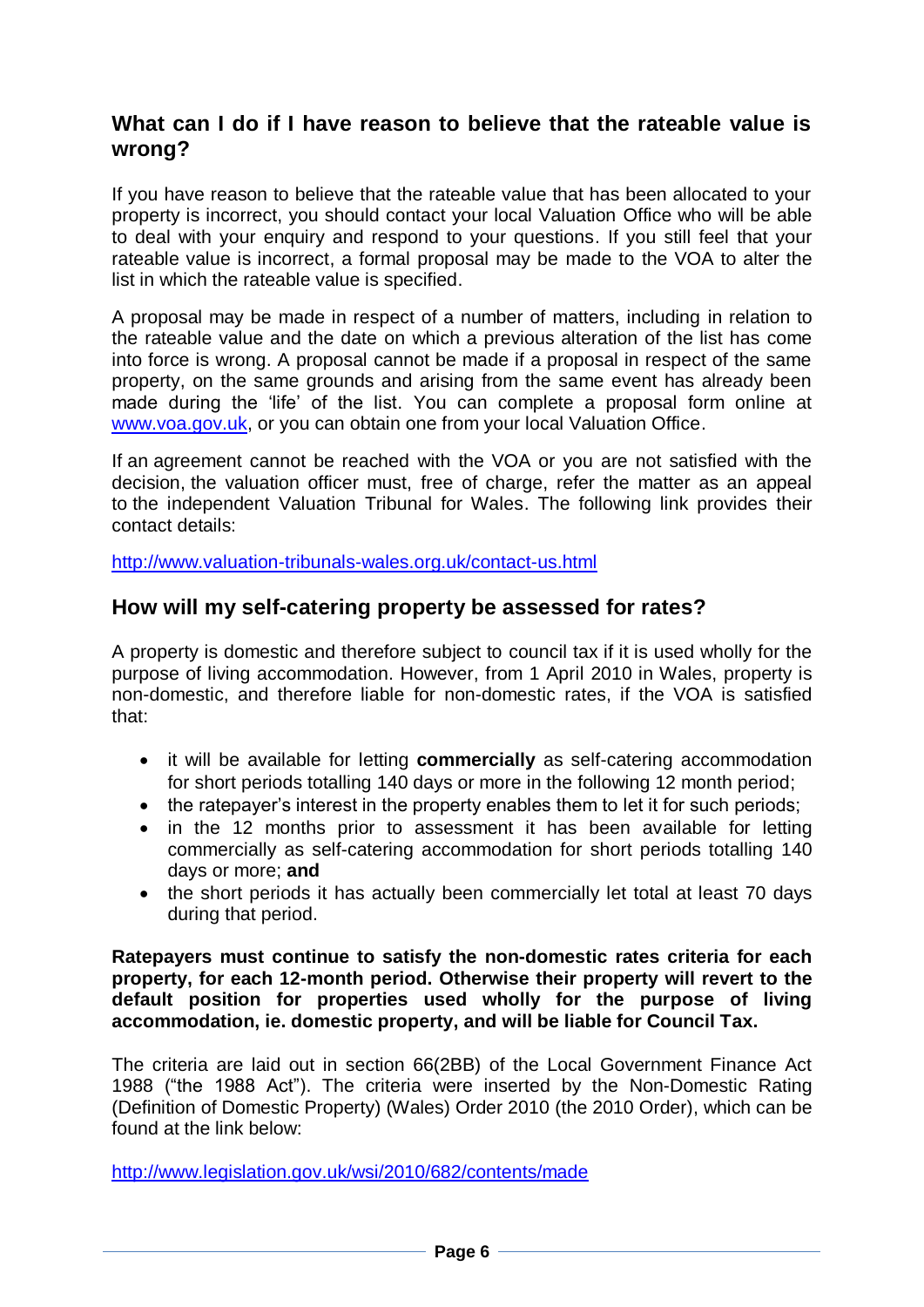From 1 April 2016 in Wales, the criteria above will continue to apply but there will be a new provision so that:

 businesses consisting of several self-catering properties at the same location or within very close proximity have the option to average the number of lettings days of the properties to meet the 70-day criterion where they are let by the same or connected businesses.

The criteria currently found in section 66(2BB) of the 1988 Act, as inserted by the 2010 Order, remain and the new 2015 Order simply amends the criterion relating to the number of days let from 1 April 2016.

The Non-Domestic Rating (Definition of Domestic Property) (Wales) Order 2015 (the 2015 Order), can be seen at the link below: [Insert link]

It is the responsibility of the VOA to maintain the non-domestic rating lists. Any change in circumstances, including failing to meet the criteria in section 66(2BB), should be reflected in the lists. Once the VOA has assessed the property and has reached its determination, it is then responsible for notifying the relevant Local Authority in order for the appropriate charge to be raised.

To assist you in verifying whether you meet the criteria, a checklist with further information has been produced. This can be found in Annex 1.

#### <span id="page-6-0"></span>**How is 'commercial basis' defined?**

To fall within the definition of non-domestic property by virtue of section 66(2BB), properties must be let commercially. Section 66(8A) of the 1988 Act defines "commercially" for the purposes of section 66 as on a commercial basis, and with a view to the realisation of profits.

To fall within the definition of 'commercially' for the purposes of section 66 of the 1988 Act will usually mean the property being let at market rates and actively advertised for example using holiday cottage websites, estate agents, tourist board, Visit Wales web pages. It is recognised that reduced low season price lettings may produce little or no profit but this letting may still be treated as commercial depending on the specific circumstances, for example the receipts could help towards the cost of maintaining the property during quieter periods. On the other hand, lettings to friends or relatives at zero or nominal rents are not likely to be considered commercial and should not be taken into account when applying the criteria in section 66(2BB) to the property.

It is for the ratepayer to demonstrate to the satisfaction of the VOA that the property has met the necessary criteria to be classed as non-domestic property. Consequently, a property is considered domestic and liable for Council Tax until such time as the ratepayer provides sufficient evidence to the VOA that a particular property is being commercially let.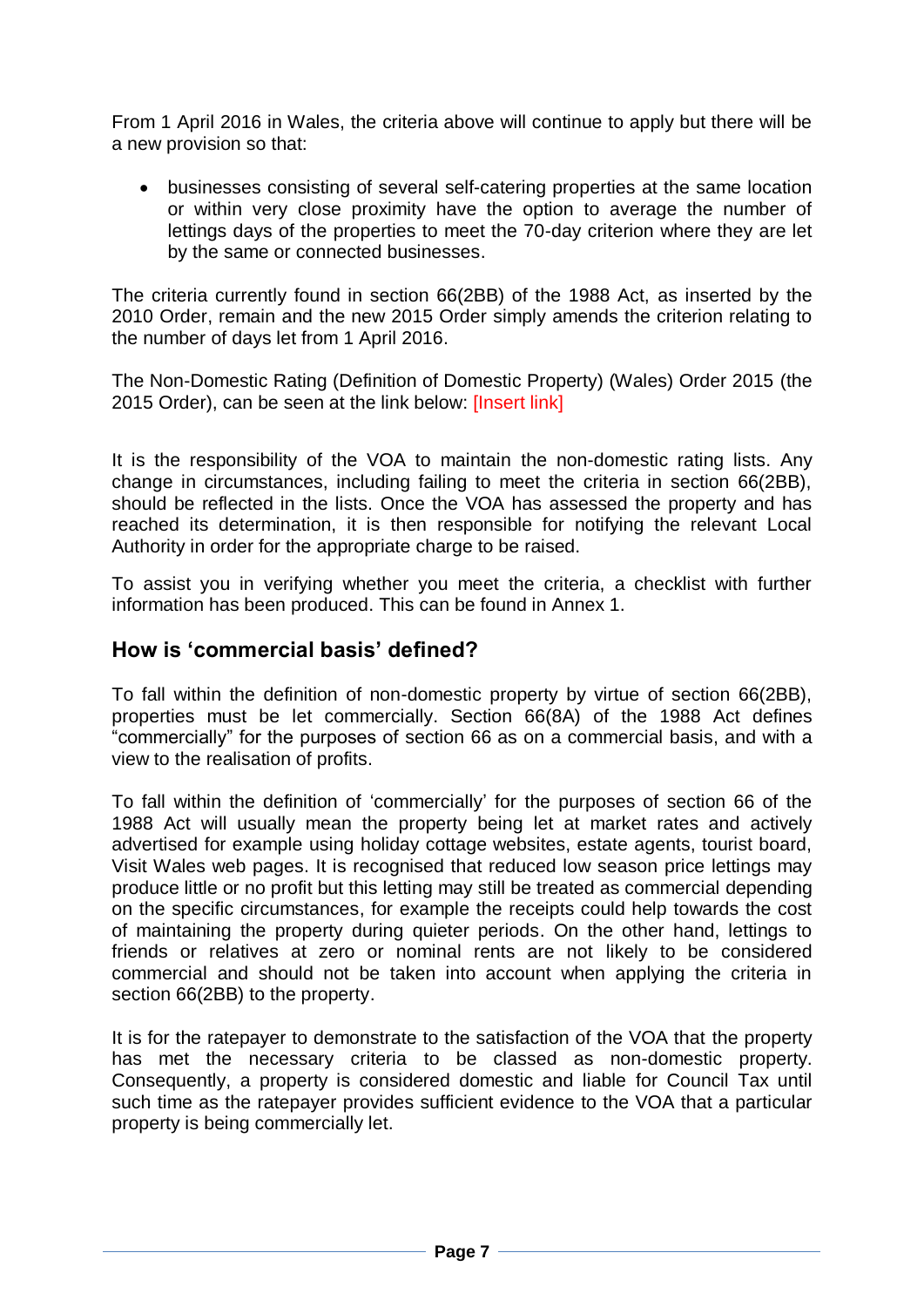#### <span id="page-7-0"></span>**What information will I need to submit to the Valuation Office Agency?**

The Valuation Office Agency issue forms called 'Requests for information'. One of them – VO6048 – has been designed specifically for self-catering units and holiday cottages. The information provided on this form is used to help ensure that the assessment of rateable values is correct.

The form asks a variety of questions about the way a ratepayer manages the letting of the property. The answers provided are intended to ensure that the VOA are able to take into account not only gross receipts but differences in tariffs, marketing, levels of service, or quality of furnishings and provision of other non-rateable items when assessing the rateable value of the property.

The form determines:

- the potential receipts from the property, if it is let as a business for self-catering purposes
- the expenses that are reasonably likely to be incurred in achieving those **lettings**
- the balance between receipts and expenses. The return the proprietor would expect for running the business and the amount available to pay rent and/or expenses for the property is considered.

You may be asked to, or wish to, consider providing supplementary evidence to support the data supplied on the form, for example in the form of financial accounts of your business, your marketing of the property, or evidence of lettings such as a guest book or calendar bookings.

A link to the Requests for Information form VO6048 can be found in the link below:

[https://www.gov.uk/government/publications/request-for-rental-information-self](https://www.gov.uk/government/publications/request-for-rental-information-self-catering-holiday-homes)[catering-holiday-homes](https://www.gov.uk/government/publications/request-for-rental-information-self-catering-holiday-homes)

If you are in any doubt about what information is required by the VOA, you should contact your local office, either online via the link below or by telephone on 03000 505505.

<https://www.gov.uk/valuation-offices-business-rates>

If you receive a request for information from the VOA, it is important you return the form within 56 days from the day you receive it. If you do not return the form within 56 days, you will be liable to a penalty of £100. Failure to pay the £100 penalty within 21 days will result in a further £100 penalty with a subsequent £20 for each day the original penalty remains unpaid up to a maximum of £500 or the rateable value of the property, whichever is the greatest. These penalties are set out in paragraph 5A of Schedule 9 to the 1988 Act as outlined in the following link:

<http://www.legislation.gov.uk/ukpga/1988/41/schedule/9>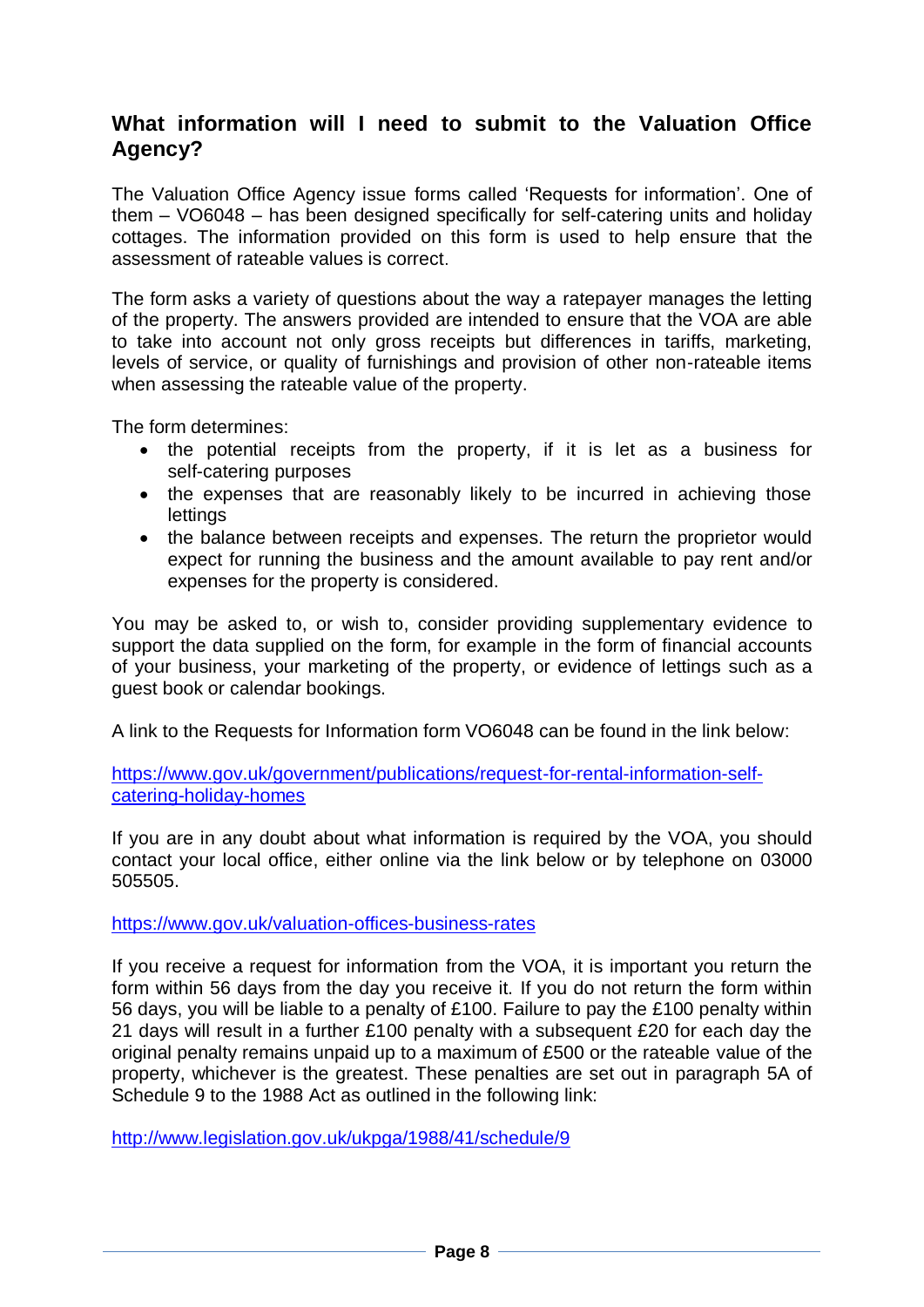It is also important to note that the non-return of requested information within the required deadlines could also lead to an automatic transfer of your property from non-domestic to domestic for rating purposes as you will have failed to provide evidence of having met the criteria. This means the property will be billed for Council Tax from the date it is deemed to have been a domestic dwelling and could result in you receiving a backdated Council Tax bill.

There are also consequences of providing false information. If a ratepayer makes a statement which they know to be false in a material particular or recklessly makes a statement which is false in a material particular, they are guilty of an offence and are liable to imprisonment for a term not exceeding three months or to a fine not exceeding £1000, or both. The supply of false statements to the Valuation Office Agency could lead to prosecution. Offences under the Fraud Act 2006 (fraud by false representation and fraud by failing to disclose information) may also be relevant in certain circumstances. A person guilty of an offence of fraud under section 1 of the Fraud Act 2006 is liable to imprisonment of up to ten years or to a fine, or both.

#### <span id="page-8-0"></span>**What about submission of information if I own multiple properties?**

The Valuation Office Agency's Rating Contact (VORC) Scheme is tailor-made for owners or occupiers of multiple sites. It is designed specifically to make it easier for you to submit property details and rental information to the VOA, by aiming to remove the need for completion of individual paper based forms. The scheme will assist businesses by saving time and money in supplying information electronically for all their properties at one time.

If you own or occupy a large number of properties and would like to take advantage of the benefits of the VORC scheme, which is free and confidential, please contact the VOA Market Information Team at the following email address:

[vorc@voa.gsi.gov.uk.](mailto:vorc@voa.gsi.gov.uk)

#### <span id="page-8-1"></span>**What happens if I decide to let my self-catering property on a long-term tenancy?**

If you let the property on a long-term basis (normally regarded by the VOA as 60 days or more) so that it becomes, for example, someone's sole or main residence, then it will no longer be liable for a rating assessment because it has become domestic property. If it is assessed for rating purposes, the entry will be deleted from the rating list and it will be 'banded' for Council Tax from the date when it became a domestic dwelling.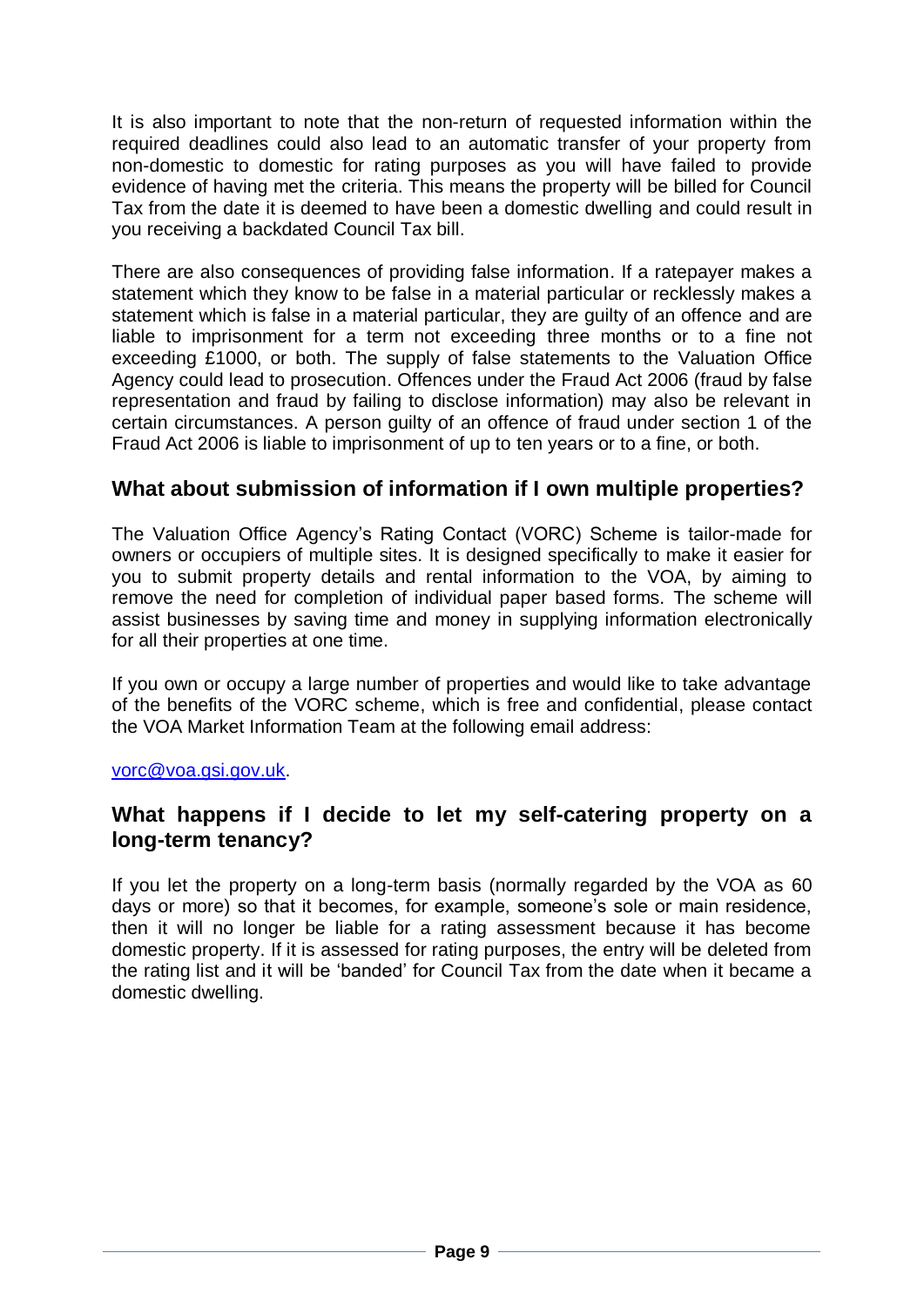#### <span id="page-9-0"></span>**If I let my self-catering property for less than 70 days in the year, is the property still non-domestic and therefore liable for non-domestic rates?**

No, if the property was available for letting for 140 days or more, but was only let for 69 days or less, then the property is domestic and a Council Tax band will be applicable for the property and the ratepayer will be liable for Council Tax.

The only exception to this is where a ratepayer lets a number of self-catering properties situated at the same location or within very close proximity to each other as part of the same or connected businesses. In such circumstances the ratepayer has the option to average the number of lettings days across their properties to meet the 70-day criterion for the business as a whole but the commerciality criteria must still be met in respect of every property.

#### <span id="page-9-1"></span>**From what date will the rateable value be effective?**

A new or existing property that becomes available for letting as a self-catering property will initially be allocated a Council Tax band. To be classed as non-domestic under section 66(2BB) of the 1988 Act a property must first satisfy the criteria set out in that provision. There will be a date at which the property has been commercially available for 140 days, and a date on which it has been let for 70 days in the previous 12 months. Providing it will continue to be commercially available for 140 days in the following 12 months, the start date will be from the later of these two dates. This is called the 'effective date'. If these criteria are not met, the property will remain banded in the Council Tax list.

#### <span id="page-9-2"></span>**What happens when a property stops being classified as a self-catering property?**

This can happen in a number of ways. These include:

- a property is sold
- a property is used for private occupation
- the property has not been made available for short term lets for at least 140 days within the past year
- the property is not to be available for short term lets totalling at least 140 days during the following year
- the property has not been actually let for 70 days within the past year
- the business is closed.

In such cases, the premises would revert to Council Tax for rating purposes and will be billed accordingly. Please note that it is the ratepayers' responsibility to notify the VOA if there has been a change of circumstances such as those listed above. Failure to do so could result in a large backdated Council Tax bill.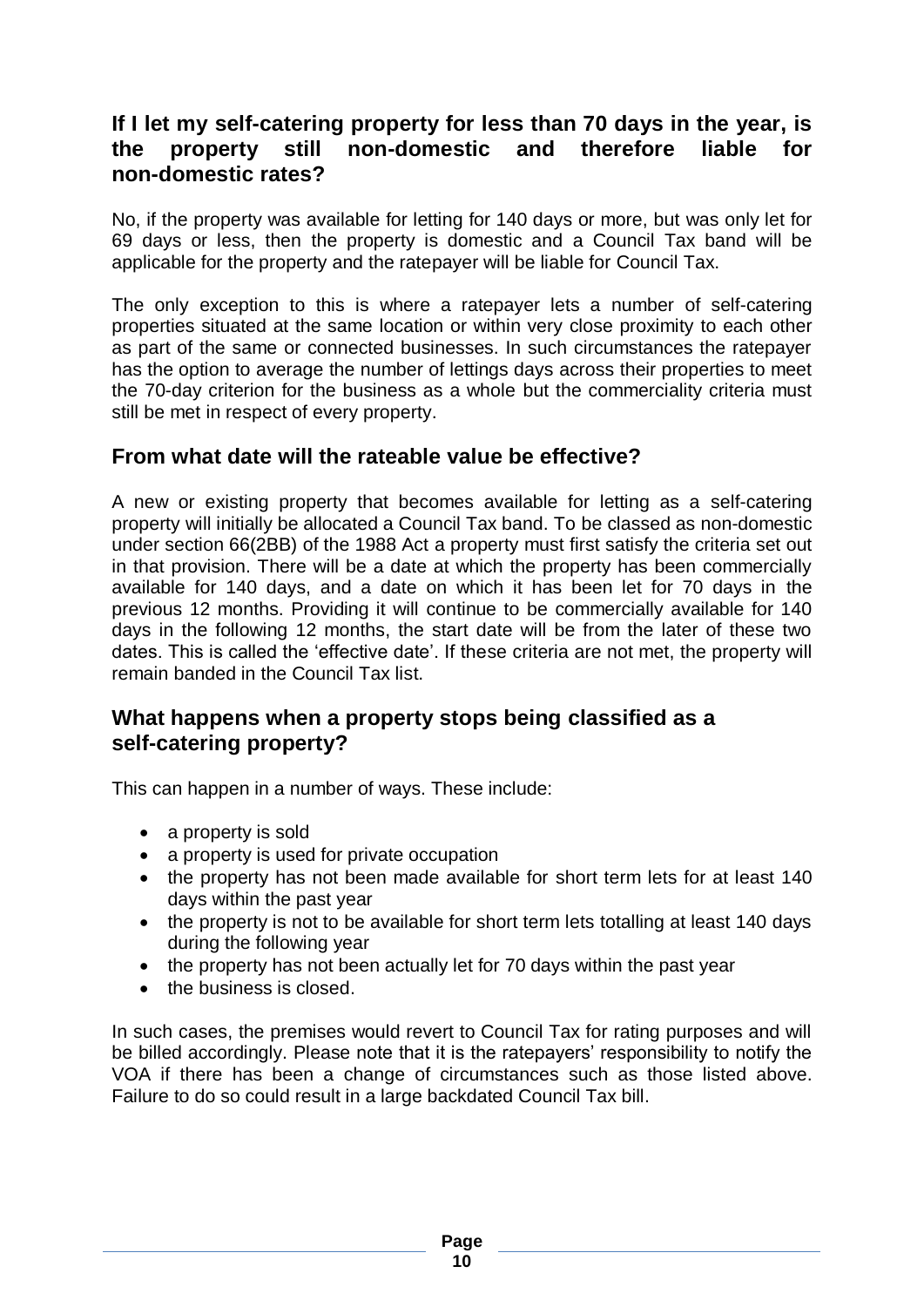Local Authorities currently have the discretion to apply Council Tax discounts of up to 50% on second homes, but also have the discretion to remove the discount, ie. to charge full Council Tax. Your Local Authority will be able to provide advice on what its policy is regarding Council Tax on second homes.

The National Assembly for Wales has recently passed the Housing (Wales) Act 2014 which will give Local Authorities discretionary powers to charge a Council Tax premium of up to 100% of the standard rate of Council Tax on second homes in their area. It is currently the intention that the relevant provisions will be brought into force on 1 April 2016, enabling such premiums to be chargeable from 1 April 2017. As these powers are discretionary, Local Authorities will be able to consider their local needs and circumstances before deciding whether or not to introduce the premium.

#### <span id="page-10-0"></span>**What if my property does not meet the criteria due to mitigating factors or exceptional circumstances?**

If your property is unavailable to let for 140 days or not actually let for 70 days due to adverse or unforeseen circumstances, such as flooding, which has resulted in damage to the building, this could result in your property being classed for Council Tax.

A property classed as a domestic property would be subject to all the exemptions and discounts available in relation to Council Tax. For example, article 3 of the Council Tax (Exempt Dwellings) Order 1992 provides for circumstances where a dwelling is to be exempt from Council Tax. Class A provides that a dwelling that is vacant, substantially unfurnished and requires or is undergoing major repair work or structural alteration is exempt for a period of 12 months. Class C provides an exemption for properties which have been empty for a continuous period of less than six months and are substantially unfurnished.

Local Authorities also have discretionary powers under section 13A(1)(c) of the Local Government Finance Act 1992 to award hardship relief in respect of Council Tax liabilities. You should contact your Local Authority in this instance who can advise if you are eligible for such a Council Tax exemption, discount or discretionary relief.

If your property comes back into use as a self-catering let and you can provide evidence to support 140 days available to let and 70 days of actual lettings, then you can apply to the Valuation Office Agency to be re-assessed for non-domestic rating purposes.

#### <span id="page-10-1"></span>**I am being assessed as having a domestic dwelling although my property only has planning permission to be used as a self-catering business. Why is this?**

Planning and Local Taxation regimes operate completely independently of each other and therefore use differing criteria so it is possible to be rated for Council Tax as a domestic property but to be classed as a self-catering property for planning purposes. Therefore, it is important for you to seek to meet the 70-day and 140-day criteria if you wish to be rated for non-domestic rates.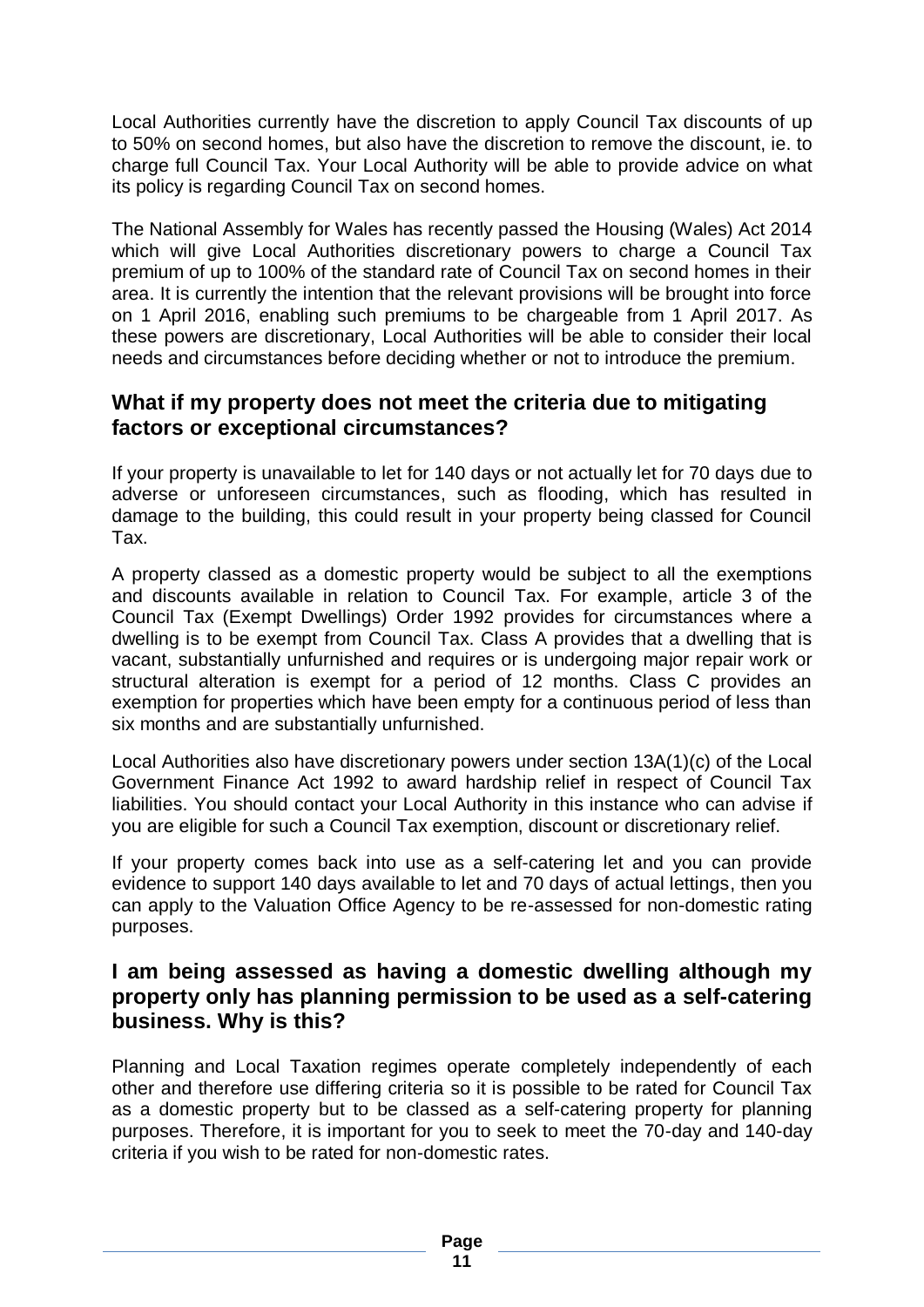#### <span id="page-11-0"></span>**What support is available for self-catering businesses?**

There are a number of reliefs available to assist businesses, including the Small Business Rates Relief scheme. Full details of this scheme and other types of relief available can be found here:

[http://business.wales.gov.uk/running-business/tax-corporation-tax-allowances](http://business.wales.gov.uk/running-business/tax-corporation-tax-allowances-business-rates-vat/business-rates-relief-in-wales)[business-rates-vat/business-rates-relief-in-wales](http://business.wales.gov.uk/running-business/tax-corporation-tax-allowances-business-rates-vat/business-rates-relief-in-wales)

Rates reliefs only apply to properties which are classed as non-domestic so such schemes would not apply if your property reverts to a domestic dwelling because the necessary criteria are no longer met.

Ratepayers may also in certain circumstances ask for their rates bills to be split over 12 months rather than the normal 10 months. This is also available for properties which have been assessed as liable for Council Tax. Further information can be obtained from your Local Authority.

Local Authorities also have discretionary powers to grant discounts and will be able to advise how you can apply for such a discount. You should contact your Local Authority for further details. These powers are granted under Section 47 of the 1988 Act.

Help and support for businesses in Wales can be found on our Business Wales website, the link to which is attached below:

<http://business.wales.gov.uk/>

In terms of assistance in promoting and marketing your property, Visit Wales offers support to owners of self-catering properties by offering a booking service and marketing tool via the Visit Wales webpages.

More information and frequently asked questions can be found in the link below:

<span id="page-11-1"></span><http://www.visitwales.com/working-with-us>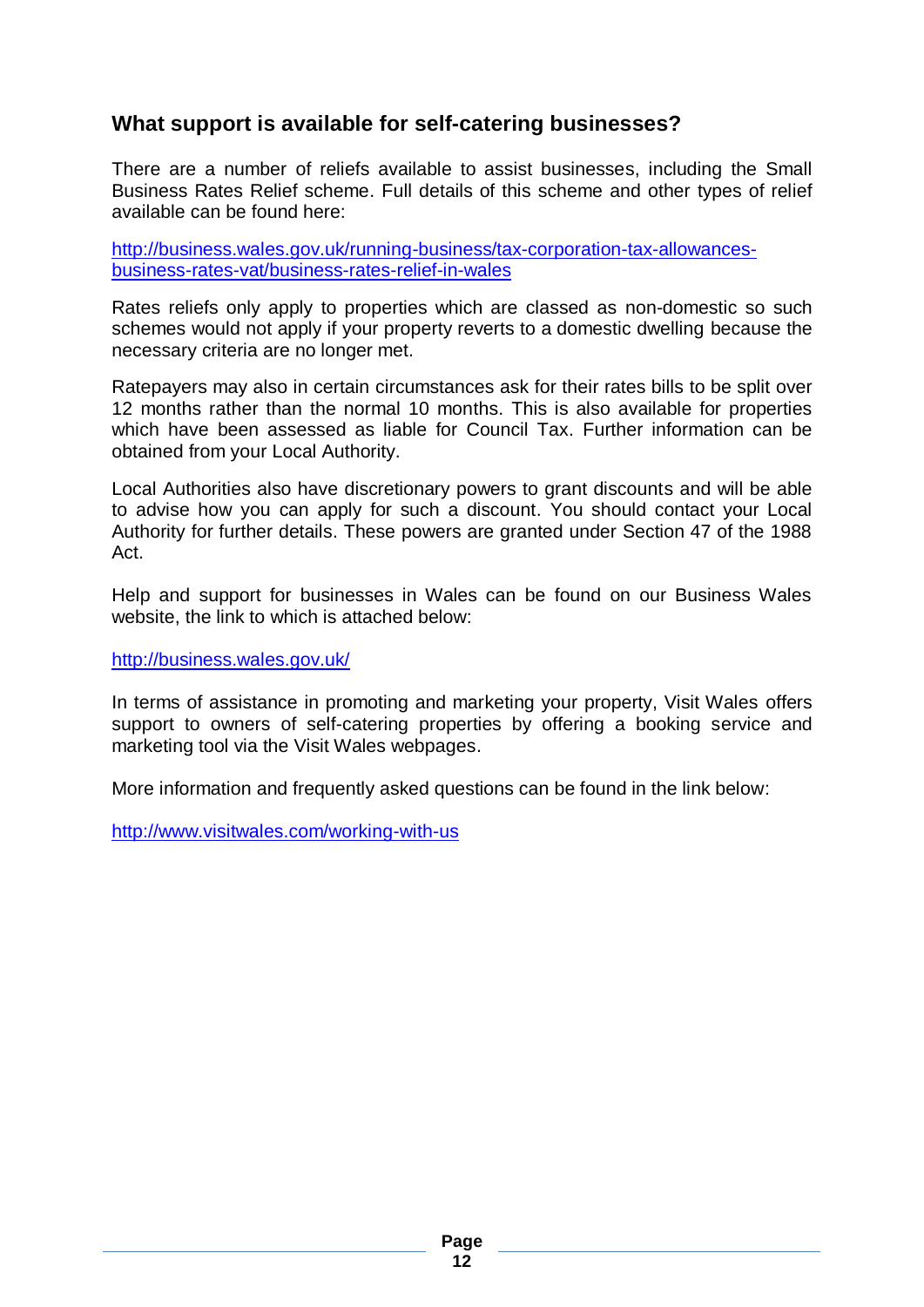## **Annex 1 – Self-catering checklist for ratepayers**

#### **Checklist of the criteria that must be met for a property to be classed as non-domestic**

Your property must satisfy the conditions in the following order if a letting is to qualify to be assessed for non-domestic rates. Please note that to be considered for the purposes of conditions (2) and (3), the relevant letting days must satisfy the first condition.

#### **1) The commerciality condition**

In the first instance, the property must be let on a commercial basis with a view to making a profit. Any non-commercial lettings, for example lettings to family and friends for nominal amounts, would not count towards commercial lettings.

#### **2) The availability criteria**

The property must have been available for commercial letting in the 12 months prior to assessment for short periods totalling 140 days or more. In addition, the property must be available for letting commercially for short periods totalling 140 days or more in the following 12-month period.

#### **3) The letting criteria**

In the 12-month period prior to assessment, the property is let commercially for at least 70 days.